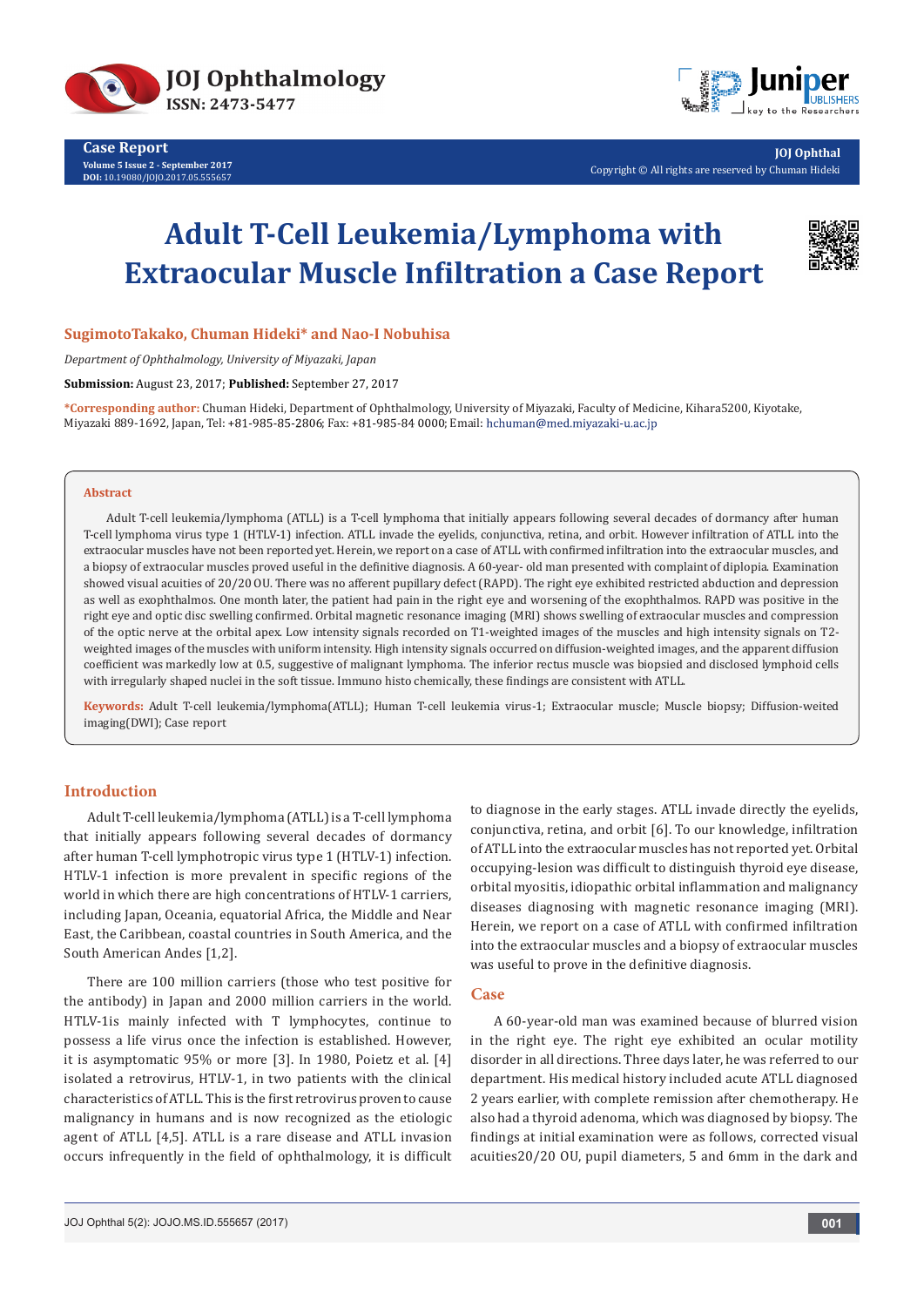3 and 3mm in room light, for the right and left eyes, respectively. The pupillary light reflex was rapid and complete, and the relative afferent pupillary defect (RAPD) was negative. Before the use of 1% apraclonidine eye drops, the pupil diameters of the right and left eyes were7 and 6mm, respectively. The right eye exhibited restricted abduction and depression as well as exophthalmos (Figure 1). Hertel exophthalmometer was 24mm OD, 19mm OS. The force deduction test was positive. No abnormalities were in the anterior ocular segment, optic media, or ocular fundus. His plane MRI showed swelling of the lateral rectus and inferior rectus muscles of the right eye (Figure 2). Orbital diseases in the right eye, such as thyroid eye disease, orbital myositis, and Horner syndrome were thought to be affecting the thyroid adenoma biopsy. One month later, the symptoms worsened. His corrected visual acuities 20/60 OD, 20/20 OS and right-eye RAPD was detected. In addition, chemosis, increased intraocular

pressure, and optic disc swelling were observed (Figure 3). Thus, the patient was emergently admitted to our hospital. Enhanced orbital MRI showed the right medial rectus, lateral rectus, and inferior rectus muscles were more swelling. These muscles compressed the optic nerve at the orbital apex. The muscles were hypo intense on T1-weighted images and hyper intense on T2-weighted images, and showed a uniform enhancement effect. Diffusion-weighted images (DWI) showed hyper intense signals, and the apparent diffusion coefficient value was markedly low at 0.5. (Figure 4), suggestive of malignant lymphoma. We did biopsy of the inferior rectus muscle (Figure 5). Histpathologically, there was diffuse proliferation of lymphocytes containing small to large nuclei. Immunostaining tested positive for CD3 and CD4, and negative for CD8 and CD79a (Figure 6). Consequently, he diagnosed with ATLL cellular infiltration and recurrence of ATLL.





**Figure 2:** Orbital MRI. MRI showed swelling of the right rectus and inferior rectus muscles of the right eye.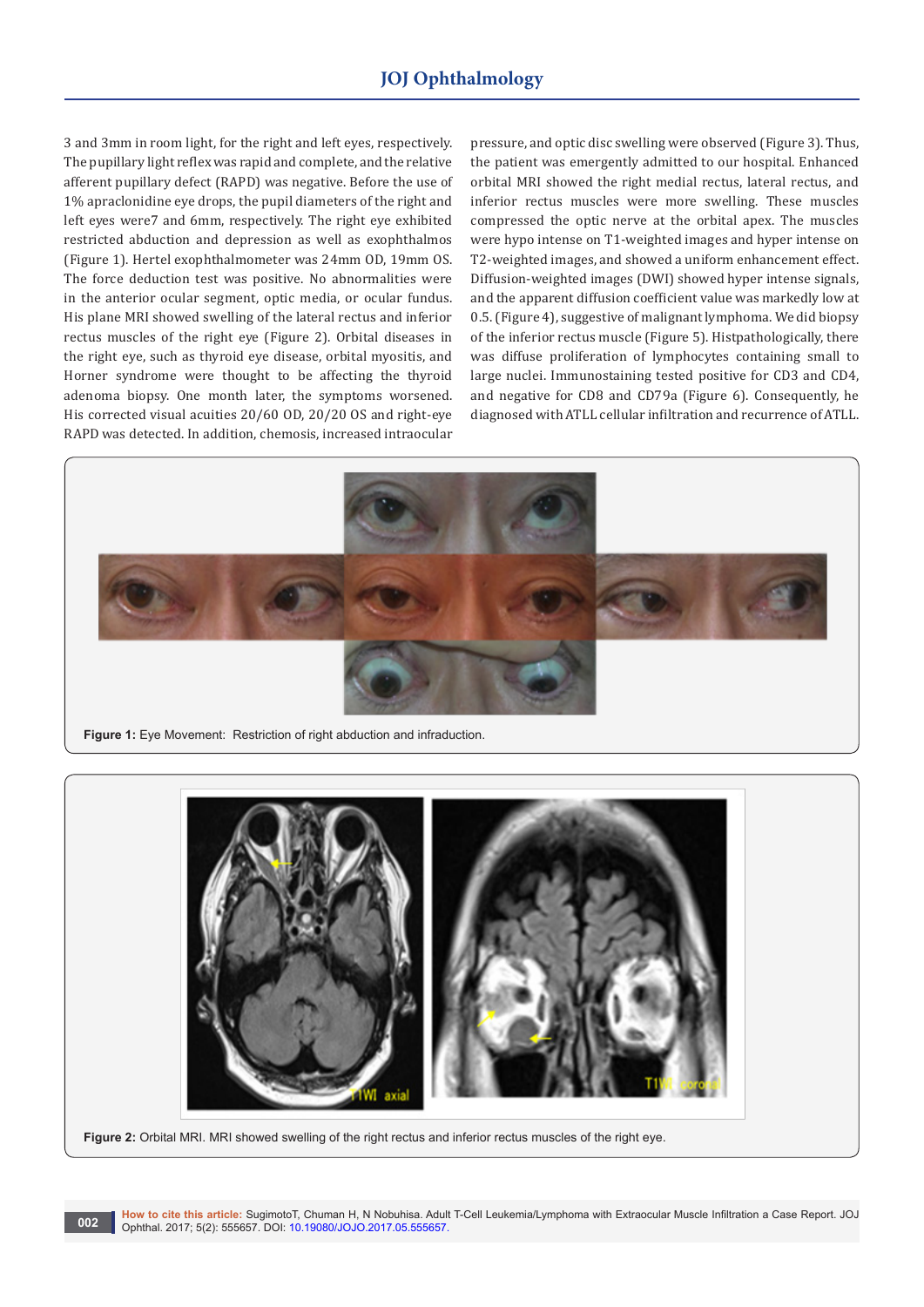# **JOJ Ophthalmology**







**Figure 4:** Orbital MRI.

MRI shows swelling of the right medial rectus, lateral rectus, inferior rectus muscles, and compression of the optic nerve at the orbital apex. Low intensity signals were recorded on T1-weighted images of the muscles and high intensity signals on T2-weighted images of the muscles with uniform intensity.

High intensity signals occurred on diffusion-weighted images, and the apparent diffusion coefficient was markedly low at 0.5, suggestive of malignant lymphoma.

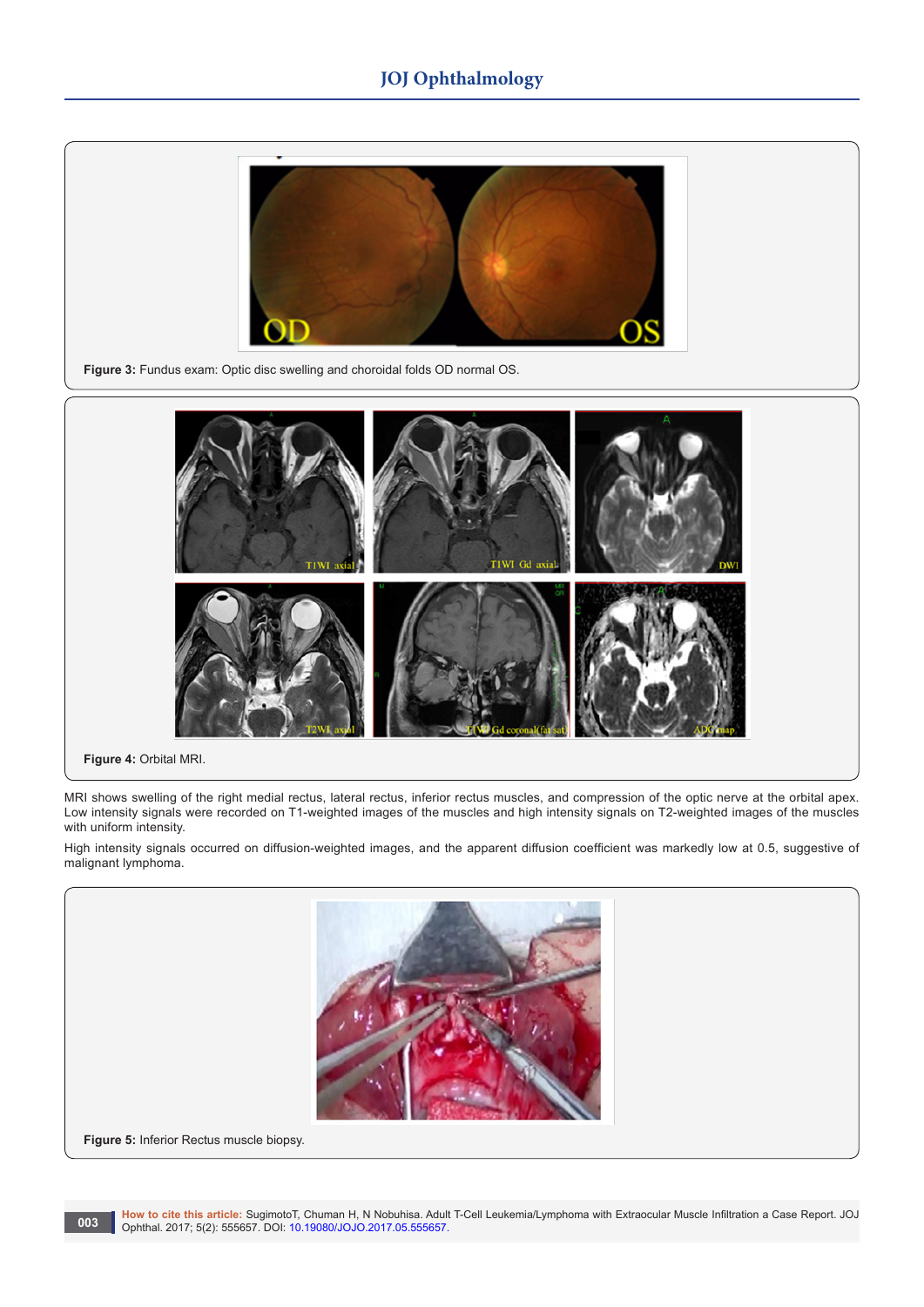

There was diffuse proliferation of lymphocytes containing small to large nuclei. Immunostaining tested positive for CD3 and CD4, and negative for CD8 and CD79a

### **Discussion**

The course of this patient suggests that ATLL cells could infiltrate extraocular muscles and a biopsy of extraocular muscles was useful in the definitive diagnosis. ATLL cells could infiltrate extraocular muscles. ATLL invade the eyelids, conjunctiva, retina, and orbit. The reports of Intra orbital invasion are 3cases. Lauer SA et al reported first case of tumor mass in left orbit displacing medial rectus muscle and extending through medial orbital wall in the ethmoid sinus [1]. Mori A et al. [7] reported of multiple ocular tumors those lesions contiguous with the uvea, eye sockets, nasal cavities, and epipharynx [7].Yoshikawa T et al. [8] reported multiple tumorous lesions in both orbits [8]. Those of 3 cases invaded directly in orbital but the present case infiltrated only extraocular muscle. Since ATLL is a rare disease and ATLL cell invasion or infiltration occurs very infrequently in the field of ophthalmology, it is difficult to diagnose in the early stages of the disease.

Sepahdari AR et al. [9] reported that Enhance MRI, DWI and ADC ratio can help discriminate between radiologically indeterminate benign and malignant orbital masses. Especially, Lymphoma was differentiated from pseudo tumor with 100% accuracy (in 16 of 16 cases) by ADC ratio less than 1.2. It was reasonable to support their report in present case's ADC ratio was 0.5 and our case wasn't pseudo tumor, They although reported infiltrative lesions that were hypo intense on T2 weighted images were better characterized with DWI imaging than lesions were hyper intense. In our case, T2-weighted images was hyper intense. Thus MRI imaging couldn't make a definite diagnosis ATLL. Thus it is important to do muscle biopsy.

### **Conclusion**

When there was orbital occupying-lesiononly extraocular muscle swelling, MRI examination include enhanced MRI and

DWI and ADC ratio should be conducted immediately. Then if malignancy tumor was suspected, it was highly important to make a definitive diagnosis based on biopsy.

### **References**

- 1. [Lauer SA, Fischer J, Jones J \(1988\) Orbital T-cell lymphoma in human](http://www.aaojournal.org/article/S0161-6420(88)33231-8/pdf)  [T-cell leukemia virus-1 infection. Ophthalmology 95:110-115.](http://www.aaojournal.org/article/S0161-6420(88)33231-8/pdf)
- 2. Takajyo I, Okayama A (2011) Etiology of HTLV-1 infection. Kikai shiyaku 34(4): 447-452.
- 3. Unoike N (2013) Treatment of adult T-cell leukemia/lymphoma. Rinshotokennkyu 90(11): 1499-1503.
- 4. [Poiesz BJ, Ruscetti FW, GazdarAF, Bunn PA, Minna JD, et al. \(1980\)](https://www.ncbi.nlm.nih.gov/pubmed/6261256/)  [Detection and isolation of type C retrivirus particles from fresh and](https://www.ncbi.nlm.nih.gov/pubmed/6261256/)  [cultured lymphocytes of a patient with cultaneous T-cell lymphoma.](https://www.ncbi.nlm.nih.gov/pubmed/6261256/)  [Proc Nati Acad Sci USA 77\(12\):7415-7419.](https://www.ncbi.nlm.nih.gov/pubmed/6261256/)
- 5. [Hinura Y, Nagata K, et al. \(1981\) Adult T-cell Leulemia: Antigen in an](https://www.ncbi.nlm.nih.gov/pubmed/7031654)  [ATL cell line and detection of sntibodies to the antigen in human sera.](https://www.ncbi.nlm.nih.gov/pubmed/7031654)  [Proc Natl Acad Sci U S A 78\(10\): 6476-6480.](https://www.ncbi.nlm.nih.gov/pubmed/7031654)
- 6. [Liu MM, Furusato E, Cao X, Shen D, Chan CC \(2010\) Ocular](https://www.ncbi.nlm.nih.gov/pubmed/21234255)  [manifestations and pathology of adult T-cell leukemia/lymphoma](https://www.ncbi.nlm.nih.gov/pubmed/21234255)  [associated with human T-lymphotropic virus type 1. Rare Tumors](https://www.ncbi.nlm.nih.gov/pubmed/21234255)  [2\(4\): e63.](https://www.ncbi.nlm.nih.gov/pubmed/21234255)
- 7. Mori A, Deguchi HE, Mishima K, [Kitaoka T](https://www.ncbi.nlm.nih.gov/pubmed/?term=Kitaoka%20T%5BAuthor%5D&cauthor=true&cauthor_uid=14636852), [Amemiya T \(2003\) A case](https://www.ncbi.nlm.nih.gov/pubmed/?term=Amemiya%20T%5BAuthor%5D&cauthor=true&cauthor_uid=14636852)  [of uveal, palpebral, and orbital invasions in adult T-Cell leukemia. Jpn J](https://www.ncbi.nlm.nih.gov/pubmed/?term=Amemiya%20T%5BAuthor%5D&cauthor=true&cauthor_uid=14636852)  [Ophthalmol 47\(6\): 599-602.](https://www.ncbi.nlm.nih.gov/pubmed/?term=Amemiya%20T%5BAuthor%5D&cauthor=true&cauthor_uid=14636852)
- 8. Yoshikawa T, Ogata N, Takahashi K, [Mori S](https://www.ncbi.nlm.nih.gov/pubmed/?term=Mori%20S%5BAuthor%5D&cauthor=true&cauthor_uid=16086963), Uemura Y, [et al. \(2005\)](https://www.ncbi.nlm.nih.gov/pubmed/?term=Uemura%20Y%5BAuthor%5D&cauthor=true&cauthor_uid=16086963)  [Bilateral orbital tumor as initial presenting sign in human T-cell](https://www.ncbi.nlm.nih.gov/pubmed/?term=Uemura%20Y%5BAuthor%5D&cauthor=true&cauthor_uid=16086963)  [leukemia virus-1 associated adult T-cell leukemia/lymphoma. Am J](https://www.ncbi.nlm.nih.gov/pubmed/?term=Uemura%20Y%5BAuthor%5D&cauthor=true&cauthor_uid=16086963)  [Ophthalmol 140\(2\): 327-329.](https://www.ncbi.nlm.nih.gov/pubmed/?term=Uemura%20Y%5BAuthor%5D&cauthor=true&cauthor_uid=16086963)
- 9. [Sepahdari AR, Aakalu VK, Setabutr P, Shiehmorteza M, Naheedy JH,](https://www.ncbi.nlm.nih.gov/pubmed/20656840)  [et al. \(2010\) Indeterminate orbital masses: restricted diffusion at](https://www.ncbi.nlm.nih.gov/pubmed/20656840)  [MR imaging with echo-planar diffusion-weighted imaging predicts](https://www.ncbi.nlm.nih.gov/pubmed/20656840)  [malignancy. Radiology 256\(2\): 554-564.](https://www.ncbi.nlm.nih.gov/pubmed/20656840)